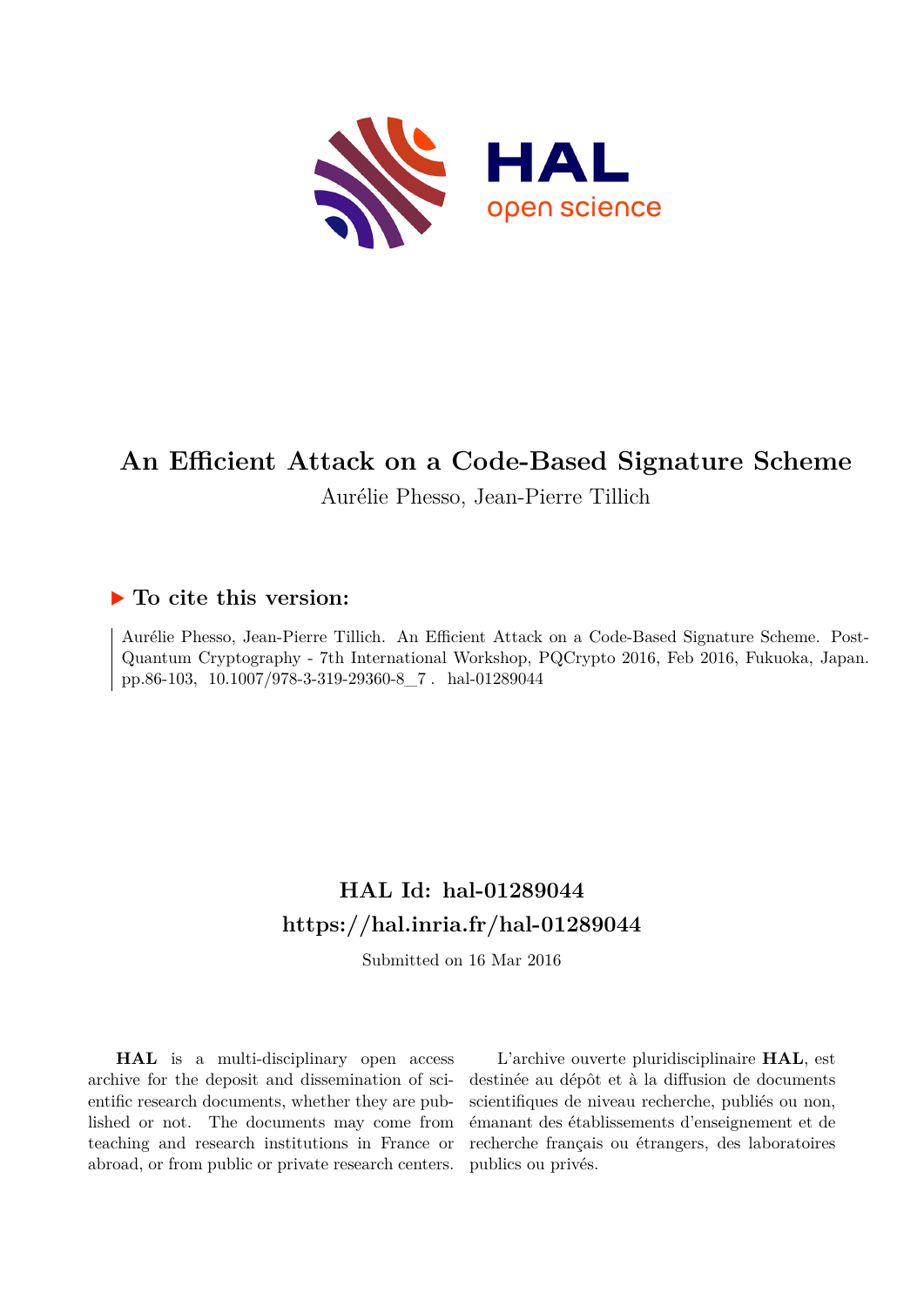# An Efficient Attack on a Code-based Signature Scheme

Aurélie Phesso<sup>2</sup> Jean-Pierre Tillich<sup>1</sup>

<sup>1</sup> SECRET Project - INRIA Rocquencourt Domaine de Voluceau, B.P. 105 78153 Le Chesnay Cedex - France aurelie.phesso@gmail.com, jean-pierre.tillich@inria.fr  $^{\rm 2}$ Université Bordeaux France.

**Abstract.** Baldi et al. have introduced in  $[BBC + 13]$  a very novel code based signature scheme. However we will prove here that some of the bits of the signatures are correlated in this scheme and this allows an attack that recovers enough of the underlying secret structure to forge new signatures. This cryptanalysis was performed on the parameters which were devised for 80 bits of security and broke them with 100, 000 signatures originating from the same secret key.

# 1 Introduction

It is a long standing open problem to build an efficient and secure signature scheme based on the hardness of decoding a linear code which could compete in all respects with DSA or RSA. Such schemes could indeed give a quantum resistant signature for replacing in practice the aforementioned signature schemes that are well known to be broken by quantum computers. The first answer to this question was given in [CFS01]. They adapted the Niederreiter scheme [Nie86] for this purpose. This requires a linear code for which there exists an efficient complete decoding algorithm. This means that if  $H$  is a  $r \times n$  parity-check matrix of the code, there exists for any  $s \in \{0,1\}^r$  an efficient way to find a word e of smallest Hamming weight such that  $He^T = s^T$ . To sign a message  $m$ , a hash function H is first applied to the message (say that the output of the hash function is a binary string of length  $r$ ). Then the complete decoding algorithm of the code with parity-check matrix  $H$  is used to produce the signature of  $m$  which is a word  $e$  of smallest weight such that

$$
\boldsymbol{H}\boldsymbol{e}^T = \mathcal{H}(\boldsymbol{m})^T.
$$

The authors of [CFS01] noticed that very high rate Goppa codes are able to fulfill this task, and their scheme can indeed be considered as the first practical solution to the aforementioned problem. Moreover they gave a security proof of their scheme relying only on the assumption that two problems were hard, namely (i) decoding a generic linear code and (ii) distinguishing a Goppa code from a random linear code with the same parameters. However, afterwards it was realized that the parameters proposed in [CFS01] can be attacked by an unpublished attack of Bleichenbacher, which despite its exponential complexity gives an attack which is probably implementable in practice nowadays. Subsequently, it was shown in [Fin10] that there is a slight variation called Parallel-CFS which avoids the significant increase of parameters needed to thwart the Bleichenbacher attack on the original system. However, even this modified scheme shares the same nice features as the original scheme, that is very short signature sizes and reasonably fast software implementation for 80 bits of security [LS12] it has also some drawbacks, such as for instance:

(i) a lack of security proof in light of the distinguisher of high rate Goppa codes found in  $[FGO+11]$ (see also  $[FGO+13]$  for more details) which shows that the hypotheses used in  $[CFS01]$  to give a security proof of the signature scheme were not met,

(ii) and poor scaling of the parameters when security has to be increased. This comes from the following behavior. The  $[CFS01]$  scheme uses t-error correcting Goppa codes of length  $2^m$ . The public key is of size  $K = tm2^m$  whereas decoding attacks take about  $\lambda = 2^{tm/2}$  operations whereas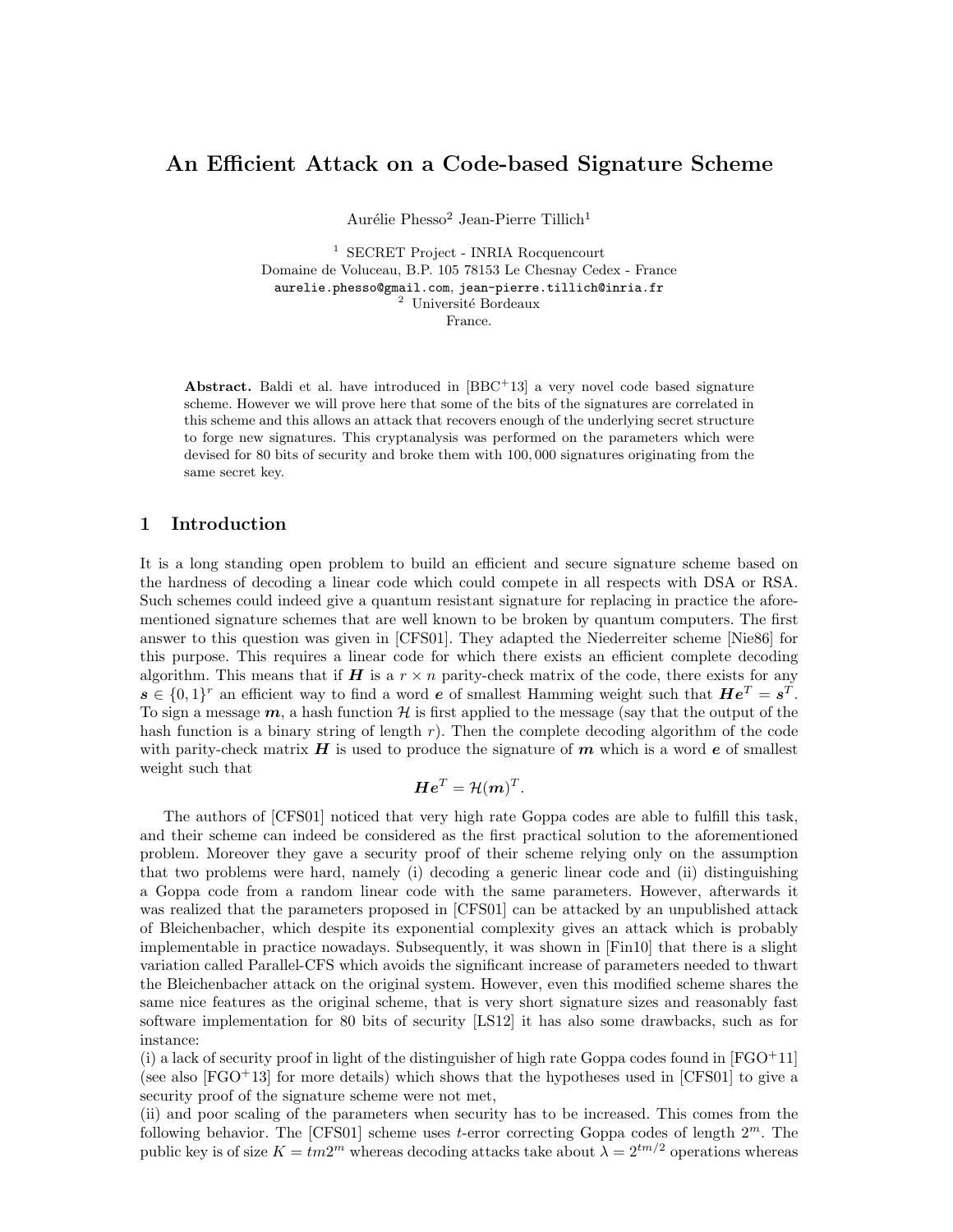obtaining signature needs about  $tlt^2m^3$  operations. If we want to stick to a reasonable signature cost, this needs that we fix t to a small value (say smaller than 12). In this case the security parameter  $\lambda$  is basically only a polynomial function of the key size  $K : \lambda \approx K^{t/2}$ .

Other signature schemes based on codes were also given in the literature such as for instance the KKS scheme [KKS97,KKS05] or its variant [BMS11]. But they can be considered at best to be one-time signature schemes in light of the attack given in [COV07] and great care has to be taken to choose the parameters of this scheme as shown by [OT11] which broke all the parameters proposed in [KKS97,KKS05,BMS11].

Recently, there has been some revival in the CFS strategy [CFS01], by choosing other code families (or by replacing the Hamming metric by another metric). The new code families that were used are LDGM codes in [BBC+13], i.e. codes with a Low Density Generator Matrix, LRPC codes in [GRSZ14], or (essentially) convolutional codes [GSJB14]. While there are still some doubts that there is a way to choose the parameters of the scheme [GSJB14] in order to avoid the attack [LT13] on the McEliece cryptosystem based on convolutional codes [LJ12], there was no clear indication that the two other schemes are insecure. In particular, the LRPC-based scheme comes with a security proof that obtaining a fairly large amount of message-signature pairs does not simplify the work of an attacker (and obtaining a feasable attack on the parameters proposed in [GRSZ14] is a completely open question). Both schemes are based on two very original ideas for decoding in the rank metric case for LRPC codes and decoding in the Hamming metric for the  $[BBC + 13]$ scheme.

The  $[BBC + 13]$  scheme builds upon the following idea. It is namely easy to find an error  $e$  of low weight which has some specific syndrome  $s$  (i.e.  $s^T = He^T$ ) of low weight when the parity-check matrix H is systematic, i.e. it has the form  $H = (P I)$ , where I is the identity matrix and P is arbitrary. Here is enough to take  $e = 0 \parallel s$  where  $\parallel$  stands for concatenation and 0 is the all-zero vector that has as many entries as there are columns in  $P$ . Basically the authors of  $[BBC + 13]$ choose a hash function  $H$ , such that the result of the hash function is a word of low weight for which the aforementioned decoding procedure works. Of course, an attacker can also perform the same task and it is the purpose of the  $[BBC + 13]$  scheme to hide the structure that allows this way of signing. This is obtained by taking LDGM codes whose low weight codewords will be used to hide the structure of the signature and by multiplying  $H$  by appropriate matrices.

However, contrarily to [GRSZ14] the LDGM code based scheme does not come with a security proof that message-signature pairs do not leak information. It is the purpose of this paper to show that indeed there is an efficient attack for breaking this scheme when the attacker has at her/his disposal enough signatures obtained from the same secret key. It is based on the fact that in this scheme some of the bits of the signature are correlated. These correlations can be used to recover an equivalent secret key which can be used to forge new signatures. This cryptanalysis was performed on the parameters which were devised for 80 bits of security and broke them with 100, 000 signatures originating from the same secret key in about one hour.

**Notation:** In the whole paper, the sum between bits is always performed as the sum over  $\mathbb{F}_2$ (that is always modulo 2) and the sum between binary words  $\mathbf{x} = (x_i)_i$  and  $\mathbf{y} = (y_i)_i$  of the same length is performed componentwise  $x+y = (x_i+y_i)_i$ . We use bold letters for matrices and vectors, A, x and so on and so forth. Vectors are understood as row vectors and we use the transpose notation to denote column vectors, for instance when  $x$  is a (row)-vector,  $x^T$  denotes this vector written in column form.

# 2 Description of the LDGM code based signature scheme proposed in  $[BBC + 13]$

This scheme can be described as follows. Private key.

– a full rank  $k \times n$  binary matrix G with rows of some small and constant weight  $w_G$  which is a generator matrix of a binary LDGM code  $\mathscr C$  of length n and dimension k. It is assumed that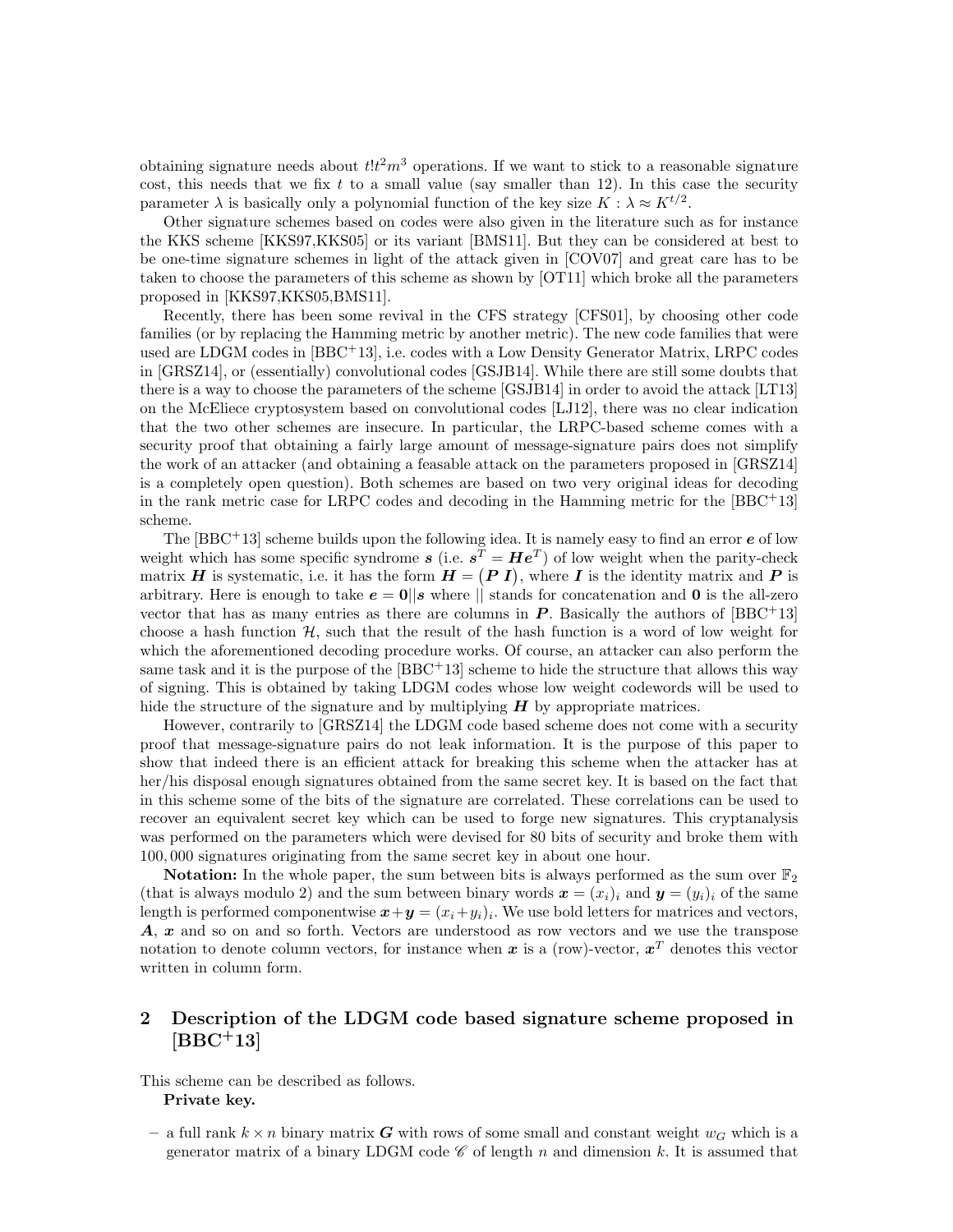the square  $k \times k$  submatrix formed by the k first columns of G is invertible. In this case  $\mathscr C$ admits an  $(n-k) \times n$  parity-check matrix H of the form  $H = (P I)$  where I is the identity matrix of size  $(n - k) \times (n - k)$ .

- an  $n \times n$  matrix S that is sparse and non-singular of average row and column weight  $m<sub>S</sub>$ .
- an invertible  $(n-k) \times (n-k)$  transformation matrix Q of the form  $\mathbf{Q} = \mathbf{R} + \mathbf{T}$  where  $\mathbf{R}$  is of very low rank z (say 1 or 2) and T is sparse with row and column weight  $m_T$ . R can be written as  $\mathbf{R} = \mathbf{a}^T \mathbf{b}$  where  $\mathbf{a}$  and  $\mathbf{b}$  are two  $z \times (n - k)$  matrices.

#### Public key.

$$
\boldsymbol{H}' = \boldsymbol{Q}^{-1} \boldsymbol{H} \boldsymbol{S}^{-1}.
$$

Moreover this scheme also uses two fixed functions, a hash function  $H$  and a map  $\mathcal F$  mapping any hash to a binary string of length  $n - k$  and Hamming weight w.

#### Signature generation.

- 1. To sign a message m, the signer computes  $s = \mathcal{F}(\mathcal{H}(m))$  which is an element of  $\{0,1\}^{n-k}$  of weight w. He checks whether  $\boldsymbol{b} \boldsymbol{s}^T = 0$ . If this is the case, he goes to the next step. If not, he appends a counter l to  $\mathcal{H}(m)$  to obtain  $\mathcal{H}(m)$ ||l<sup>2</sup> and computes  $\mathcal{F}$  applied to  $\mathcal{H}(m)$ ||l<sup>2</sup> until getting a syndrome s of weight w that satisfies  $\mathbf{b} \mathbf{s}^T = 0$  (for more details see [BBC<sup>+</sup>13, §3.2]). This requires  $O(2^z)$  attempts on average.
- 2. The signer computes the private syndrome  $s^{T} = Qs^{T}$ . This syndrome has weight  $\leq m_{T}w$ .
- 3. The signer appends k zeros in front of  $s' : e = \mathbf{0}_k || s'$  where  $\mathbf{0}_k = [0 \cdots 0]$ .
- 4. The signer selects  $m_G$  rows of G at random where  $m_G$  is some fixed and small constant and adds these rows to obtain a codeword  $c$  of  $\mathscr C$  of weight  $\leq w_c \stackrel{\text{def}}{=} m_Gw_G$ .
- 5. The signature is then equal to

$$
\boldsymbol{\sigma} = (\boldsymbol{e} + \boldsymbol{c}) \boldsymbol{S}^T. \tag{1}
$$

.

#### Signature verification

- 1. The verifier checks that the weight of the signature  $\sigma$  is less than  $(m_T w + w_c)m_S$ . If this is not the case the signature is discarded.
- 2. He computes  $s^* \stackrel{\text{def}}{=} \mathcal{F}(\mathcal{H}(m))$  and checks whether  $H'\sigma^T = s^{*T}$ . If this is not the case he appends a counter l to  $\mathcal{H}(m)$  and checks whether  $H'\sigma^T = \mathcal{F}(\mathcal{H}(m)||l)^T$ . If after  $O(2^z)$ verification attempts no such equality is found, the signature is eventually discarded.

The point behind the verification process is the following chain of equalities

$$
H'\sigma^T = Q^{-1}HS^{-1}S(e^T + c^T) = Q^{-1}H(e^T + c^T) = Q^{-1}He^T = Q^{-1}s'^T = Q^{-1}Qs^T = s^T.
$$

Note that this is a general description of the scheme. Now in order to have reasonable key sizes, quasi-cyclic LDGM codes and quasi-cyclic matrices  $Q$  and  $S$  are actually chosen in [BBC<sup>+</sup>13]. More precisely G is chosen as a  $k_0p \times n_0p$  matrix formed by sparse and circulant blocks  $C_{i,j}$  of size p (and such that all the rows of G have weight  $w_G$ )

$$
\boldsymbol{G} = \begin{pmatrix} \boldsymbol{C}_{0,0} & \boldsymbol{C}_{0,1} & \boldsymbol{C}_{0,2} & \cdots & \boldsymbol{C}_{0,n_0-1} \\ \boldsymbol{C}_{1,0} & \boldsymbol{C}_{1,1} & \boldsymbol{C}_{1,2} & \cdots & \boldsymbol{C}_{1,n_0-1} \\ \boldsymbol{C}_{2,0} & \boldsymbol{C}_{2,1} & \boldsymbol{C}_{2,2} & \cdots & \boldsymbol{C}_{2,n_0-1} \\ \vdots & \vdots & \vdots & \ddots & \vdots \\ \boldsymbol{C}_{k_0-1,0} & \boldsymbol{C}_{k_0-1,1} & \boldsymbol{C}_{k_0-1,2} & \ldots & \boldsymbol{C}_{k_0-1,n_0-1} \end{pmatrix}
$$

<sup>&</sup>lt;sup>3</sup> Here  $\parallel$  stands for the concatenation of strings.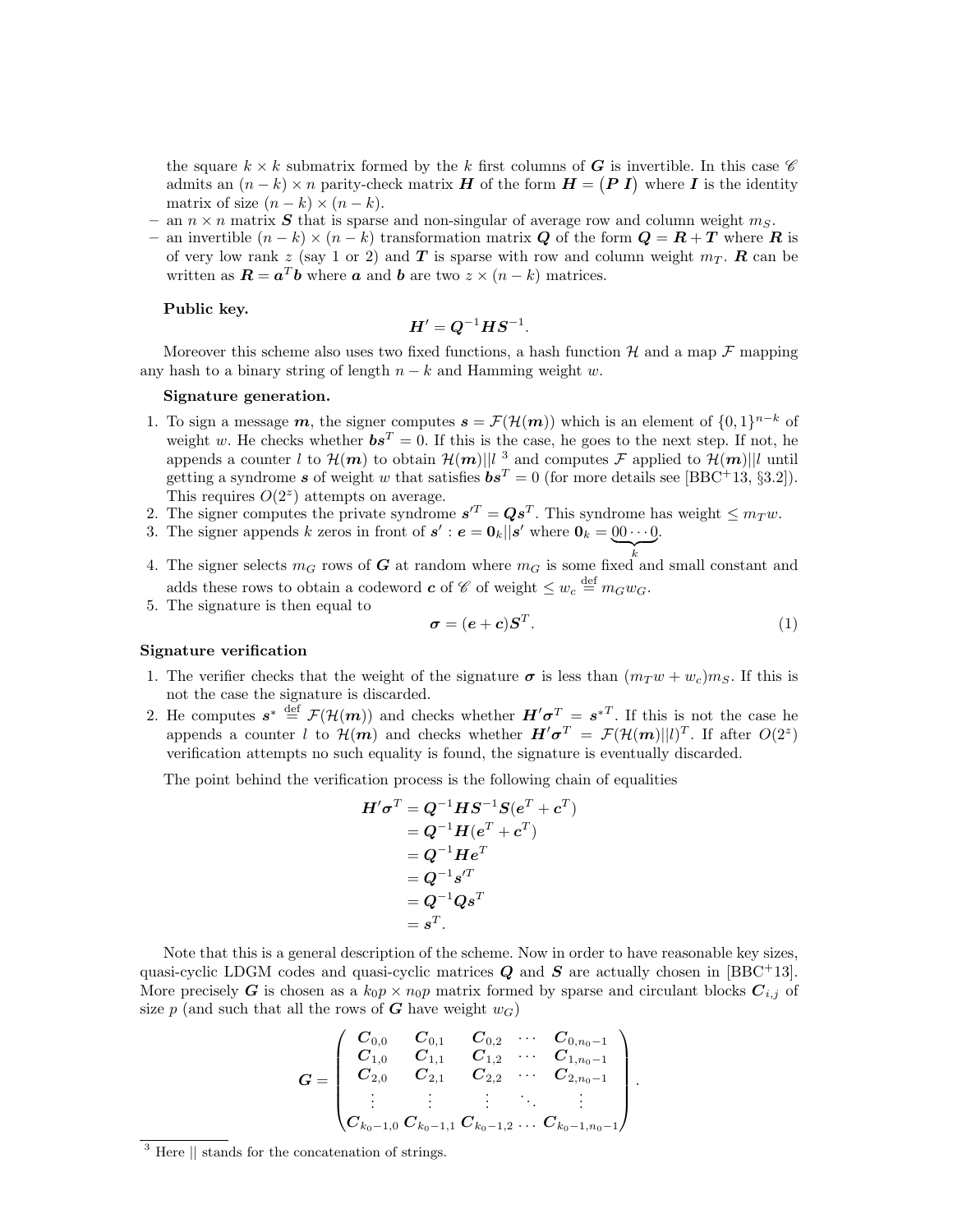Moreover in all the parameters suggested in [BBC+13],  $m<sub>T</sub>$  was chosen to be equal to 1, that is T is a permutation matrix. Furthermore it is assumed in [BBC<sup>+</sup>13] that T is also formed by circulant blocks of size  $p \times p$  (that is T is a quasi-cyclic permutation). R is also chosen to have a block circulant form. This is obtained by choosing  $\boldsymbol{R}$  as follows.

$$
\bm{R}=(\bm{a}_{r_0}^T\bm{b}_{r_0})\otimes\bm{1}_{p\times p}
$$

where  $r_0 \stackrel{\text{def}}{=} n_0 - k_0$ ,  $a_{r_0}$  and  $b_{r_0}$  are two binary matrices of size  $z \times r_0$ ,  $1_{p \times p}$  is the all-one  $p \times p$ matrix and ⊗ stands for the Kronecker product. This implies that  $Q$  is formed by circulant blocks of size  $p \times p$ . S is also chosen in this way, namely formed by circulant blocks of size  $p \times p$ .

## 3 The idea underlying the attack

#### 3.1 Correlations between bits of the signature

The creation of a signature can be summarized as follows. It is obtained by first obtaining a binary word s of small weight from the message  $m$  that has to be signed and then computing the product

$$
((\boldsymbol{0}_k||\boldsymbol{s}\boldsymbol{Q}^T)+\boldsymbol{c})\boldsymbol{S}^T
$$

where c is a codeword of small weight  $\leq w_c$  of the LDGM code chosen for this scheme. From the fact that  $\mathbf{Q} = \mathbf{T} + \mathbf{R}$  and  $\mathbf{R}\mathbf{s}^T = 0$  where T is a permutation matrix (this choice is made in all the parameters proposed in [BBC<sup>+</sup>13]), it turns out that the signature  $\sigma$  can be written as

$$
\boldsymbol{\sigma}=((\boldsymbol{0}_k||\boldsymbol{s}')+\boldsymbol{c})\boldsymbol{S}^T
$$

where  $s'$  is a word of (small) weight w. To simplify the discussion we will make this assumption from now on, i.e.  $T$  is a permutation matrix. We wish to emphasize that this assumption is just here to simplify the discussion a little bit, and that our attack will also work in a more general setting where the weight of  $s'$  stays sufficiently small. Let us bring in the quantities

$$
\boldsymbol{x}=(x_1\ldots x_n)\stackrel{\text{def}}{=}(\mathbf{0}_k||\boldsymbol{s}')+\boldsymbol{c}.
$$

Here we have

$$
\boldsymbol{\sigma} = \boldsymbol{x}\boldsymbol{S}^T.
$$

Roughly speaking, the idea of the attack is to look for correlations between bits of  $\sigma$  by using a bunch of signatures that will allow to compute such statistics. These correlations will give a lot of useful information about  $S$  that allows to recover a column permuted version  $S_p$  of  $S$  and later on from the knowledge of  $\boldsymbol{Q}^{-1} \boldsymbol{H} \boldsymbol{S}^{-1}$  recover a possible matrix  $\boldsymbol{Q}_p$  that allows to forge signatures.

Before we explain where these correlations come from, let us first observe that each bit  $\sigma_i$  of  $\sigma$  is a linear combination of a small number of bits  $x_i$ :

$$
\sigma_i = \sum_{j:S_{ij}=1} x_j \tag{2}
$$

where  $S_{ij}$  denotes the entry of  $S$  at row i and column j and the bits of  $x$  are highly biased, as we have

$$
\mathbf{prob}(x_i = 1) = \frac{w_c}{n} \text{ for } i \in \{1, \cdots, k\}.
$$
\n(3)

$$
\mathbf{prob}(x_i = 1) = \frac{w_c}{n} + \frac{w}{n-k} - 2\frac{ww_c}{n(n-k)} \approx \frac{w_c}{n} + \frac{w}{n-k} \text{ for } i \in \{k+1, \dots, n\}.
$$
 (4)

This already allows to find for a given position i the number of  $x_j$ 's for j in  $\{1, \ldots, k\}$  and the number of  $x_j$ 's for  $j \in \{k+1,\ldots,n\}$  that appear in the linear combination (2) defining  $\sigma_i$ . For this we assume that the  $x_j$ 's are independent and that their distribution is given by (3) and (4). This can be obtained by computing estimates of  $\text{prob}(\sigma_i = 1)$  and the piling up lemma [Mat93]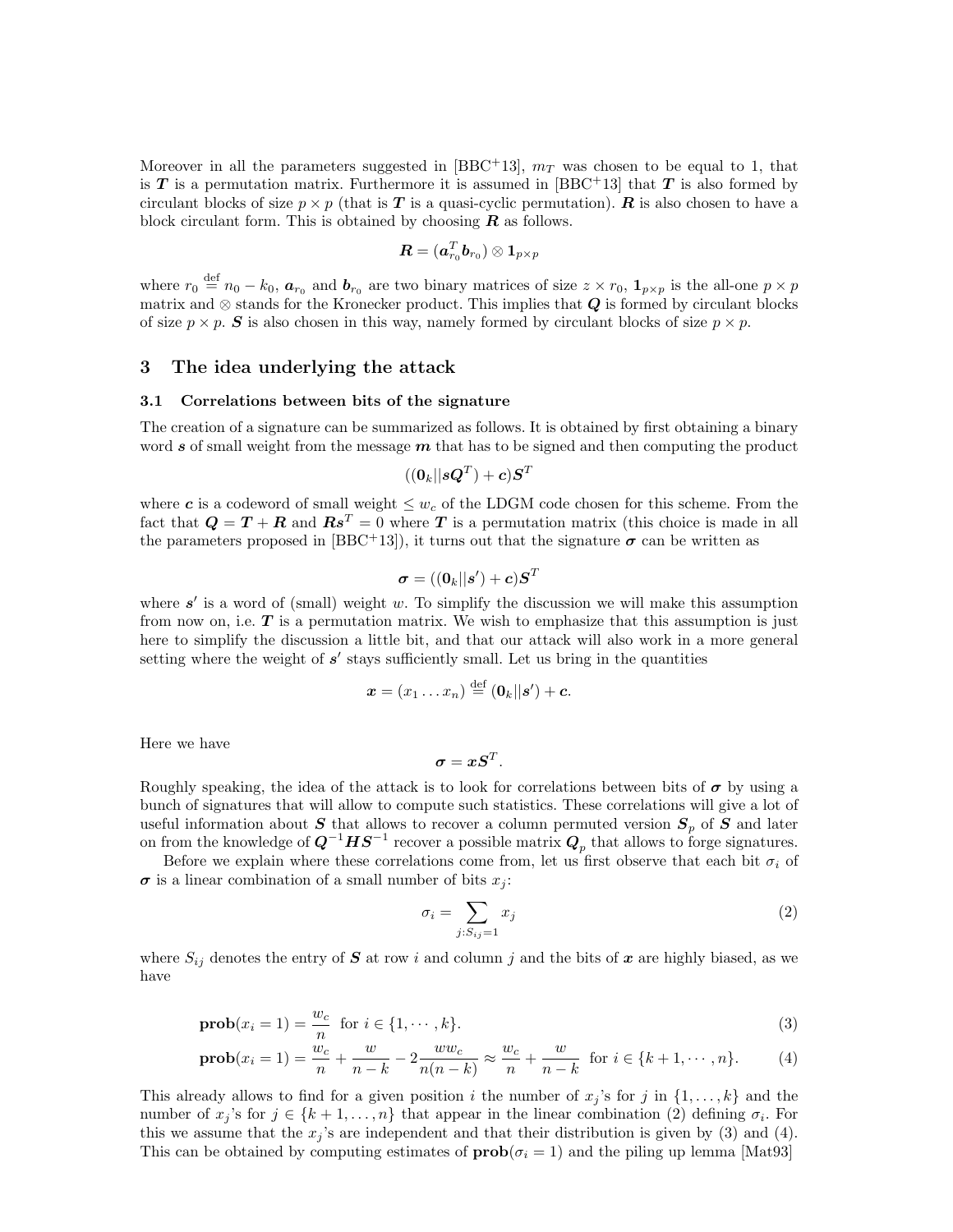**Proposition 1.** Assume that the  $x_j$ 's are independent Benoulli random variables and that their distribution is given by (3) and (4). Let

$$
l_i \stackrel{def}{=} \# \{ j \in \{1, \dots, k\} : S_{ij} = 1 \}.
$$
  

$$
r_i \stackrel{def}{=} \# \{ j \in \{k+1, \dots, n\} : S_{ij} = 1 \}.
$$

Then

$$
\mathbf{prob}(\sigma_i = 1) = \frac{1 - (1 - 2w_c/n)^{l_i + r_i}(1 - 2w/(n - k))^{r_i}}{2}
$$

Computing an estimate for  $\text{prob}(\sigma_i = 1)$  by using a bunch of signatures allows to recover for each position the numbers  $l_i$  and  $r_i$ . This gives all of the row weights of  $S$ , but we can go beyond this by taking advantage of the correlations between the bits of  $\sigma$ .

If  $\sigma_i$  and  $\sigma_j$  do not share a common bit in the associated linear combination (for instance  $\sigma_i = x_1 + x_{3000}$  whereas  $\sigma_j = x_{1300} + x_{2780} + x_{4000}$  then we may expect that  $\sigma_i$  and  $\sigma_j$  are independent and there is no significant statistical correlation between them. On the other hand, when  $\sigma_i$  and  $\sigma_j$  share a same bit  $x_t$  in their associated linear combination (for instance  $\sigma_i$  =  $x_1 + x_{3000}$  whereas  $\sigma_j = x_{1300} + x_{3000} + x_{4000}$   $\sigma_i$  and  $\sigma_j$  are clearly correlated as explained by the following proposition.

**Proposition 2.** Let  $X_1, X_2, X_3$  be independent Bernoulli variables such that  $prob(X_i = 1) = p_i$ ,  $\sigma_1 \stackrel{\text{def}}{=} X_1 + X_3$  and  $\sigma_2 \stackrel{\text{def}}{=} X_2 + X_3$ . Then if  $p_3 \notin \{0,1\}$ ,  $p_1, p_2 \neq \frac{1}{2}$ , we have that  $\sigma_1$  and  $\sigma_2$  are correlated with

$$
Cov(\sigma_1, \sigma_2) \stackrel{def}{=} \mathbb{E}(\sigma_1 \sigma_2) - \mathbb{E}(\sigma_1)\mathbb{E}(\sigma_2) = p_3(1-p_3)(1-2p_1)(1-2p_2).
$$

This proposition is proved in Section A of the appendix. By computing estimates for all Cov $(\sigma_i, \sigma_j)$ we know if the associated linear combinations (2) corresponding to  $\sigma_i$  and  $\sigma_j$  share a common  $x_t$ . From this information we easily obtain  $S$  up to a column permutation as shown in Section 4.

#### 3.2 An additional source of correlations

This method works as long as the low codewords of the LDGM code do not introduce another source of correlations that competes with the aforementioned correlations. These correlations are in essence a consequence of a rather subtle interplay between these codewords and the rows of  $S$ . To explain this new source of correlations let us introduce some notation.

**Notation 1.** Let  $(i, j)$  be a pair of signature positions. We denote by  $n(i, j)$  the number of rows of  $G' = G S^T$  whose support contains both i and j. We will also use the notation  $n_i$  for the number of rows of  $G'$  whose support contains position i. Finally, we denote by  $g'_i$  the i-th row of  $G'$ .

Roughly speaking, large values of  $n(i, j)$  explain the correlations between positions i and j. To understand this link, let us first observe that from (1) we know that a signature  $\sigma$  can be written as  $\sigma = (e+c)S^T$  where c is a sum of  $m_G$  rows of the matrix G. This implies that

$$
\boldsymbol{\sigma} = \sum_{s=1}^{m_G} \boldsymbol{g}'_{i_s} + \boldsymbol{e} \boldsymbol{S}^T \tag{5}
$$

Here it should be noticed that the weight of the rows  $g_i'$  is rather small compared to the length n of these rows (think of about 180 for the parameters proposed for 80 bits of security in [BBC<sup>+</sup>13] whereas the length is 9600). Moreover the weight of  $\boldsymbol{\epsilon} \boldsymbol{S}^T$  is approximately of the same order as the weight of the  $g_i$ 's. This means that if  $\sigma_i$  is equal to 1, this is generally due to the fact that one of these rows  $g'_{i_s}$  has a 1 in the *i*-th position. Moreover since the weight of the  $g_i'$ 's is small compared to the length of these vectors, their intersection is in general very small, meaning that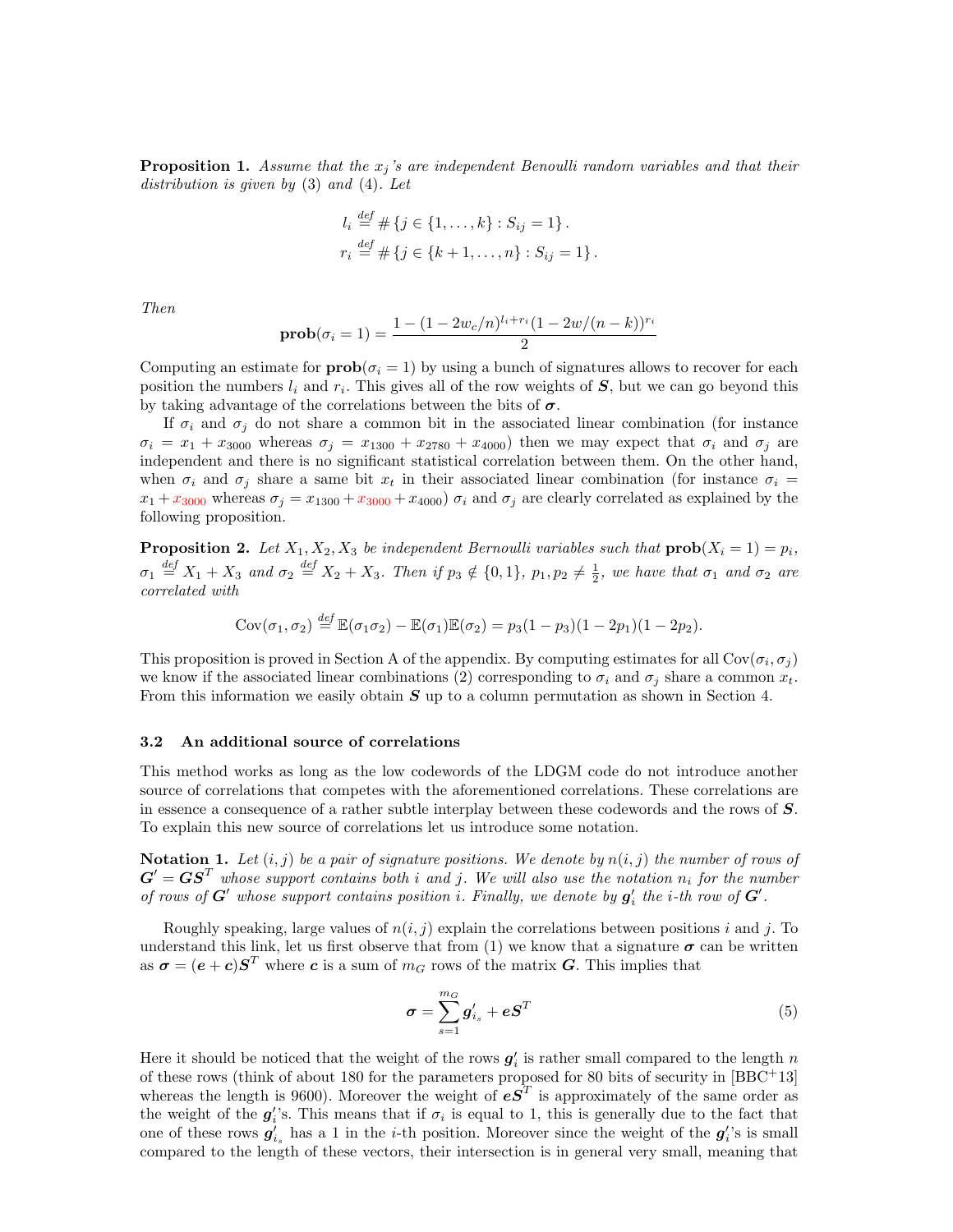if  $\sigma_i$  is equal to 1, this is generally due to the fact that there is exactly one of the  $g'_{i_j}$  that has an *i*-th coordinate equal to 1. Here (positive) correlations appear precisely when  $n(i, j)$  is unusually large, that is larger than we would expect if the  $g_i'$  behaved at random. In such a case when  $\sigma_i$ and  $\sigma_j$  are both equal to 1, this is rather often due to one of those  $n(i,j)$  rows  $g'_u$  that appears in both linear combinations (5) defining  $\sigma_i$  and  $\sigma_j$  (and whose *i*-th and *j*-th coordinates are both equal to 1).

To put things on a more quantitive level, we would expect that

$$
\mathbb{E}(n(i,j)) = k \frac{\binom{n-2}{m_S w_G - 2}}{\binom{n}{m_S w_G}} \approx \frac{km_S^2 w_G^2}{n^2}.
$$

If  $n(i, j)$  is greater than this quantity, then positive correlations appear.

Large values of  $n(i, j)$  appear either because

- (i) of the aforementioned phenomenon: the linear combinations (2) defining  $\sigma_i$  and  $\sigma_j$  share a common  $x_t$ . This happens when the support of the *i*-th row of S and the support of the *j*-th row of S share a common position (i.e. position t here). In such a case we denote by  $n_1(i, j)$ the Hamming weight of the  $t$ -th column of  $G$ .
- (ii) or a certain interplay between the rows of  $G$  and the rows of  $S$  that occurs when there are rows of G whose support contains an element of the support of the *i*-th row of  $S$  and an element of the support of the j-th row of S. We let  $n_2(i, j)$  be the number of such rows.

We clearly have that the second case is more general than the first one and a row of  $G'$  is non zero in position i and position j is such that the row of the same index in  $\boldsymbol{G}$  has a support that has to intersect both the support of the *i*-th row and the *j*-th row of  $S$ . In other words:

$$
n_2(i,j) \ge n_1(i,j) \tag{6}
$$

$$
n(i,j) \le n_2(i,j). \tag{7}
$$

Notice that we generally have  $n(i, j) = n_2(i, j)$  and if  $n_1(i, j) \neq 0$  then we generally have  $n(i, j) =$  $n_1(i, j) = n_2(i, j).$ 

Correlations between  $\sigma_i$  and  $\sigma_j$  allow to detect large values of  $n(i, j)$ . In case (i) we obtain directly information on the rows of  $S$ , however the second case does not seem to give direct information on S since it involves both  $G'$  (that we do not know) and S. There is however a way to distinguish between the cases  $n_1(i, j) \neq 0$  and  $n_1(i, j) = 0$ . This comes from the following phenomenon in the first case.

**Fact 2.** Consider a column of index t of S and denote by  $\{i_1, \ldots, i_s\}$  the set of rows where this column has a 1 at that position. Then all possible pairs  $(i_a, i_b)$  are correlated because  $\sigma_{i_a}$  and  $\sigma_{i_b}$ share a common  $x_t$ .

Let us define a graph with vertex set the set of positions  $\{1, \ldots, n\}$  and where two positions are linked together with an edge if they are sufficiently correlated. Of course this graph depends on the threshold we choose for deciding whether two positions are sufficiently correlated or not. Correlations of the first kind give rise to cliques associated to columns of  $S$  where the size of the clique is the weight of the column. Recall that a clique of a graph is a subset of vertices which are linked together with edges of the graph (every two distinct vertices in the clique are adjacent). The second source of correlations is unlikely to yield such cliques and this phenomenon is used in the next section to distinguish between both sources of correlations. It will be essential to recognize the first source of correlation in order to recover  $S$  up to a column permutation.

#### 3.3 Obtaining low weight codewords of the code with parity-check matrix  $H'$

Correlations also allow to obtain codewords of the code with parity-check matrix  $H'$ . Note that this code is known to an attacker since  $H'$  is public. It will be handy to introduce the following notation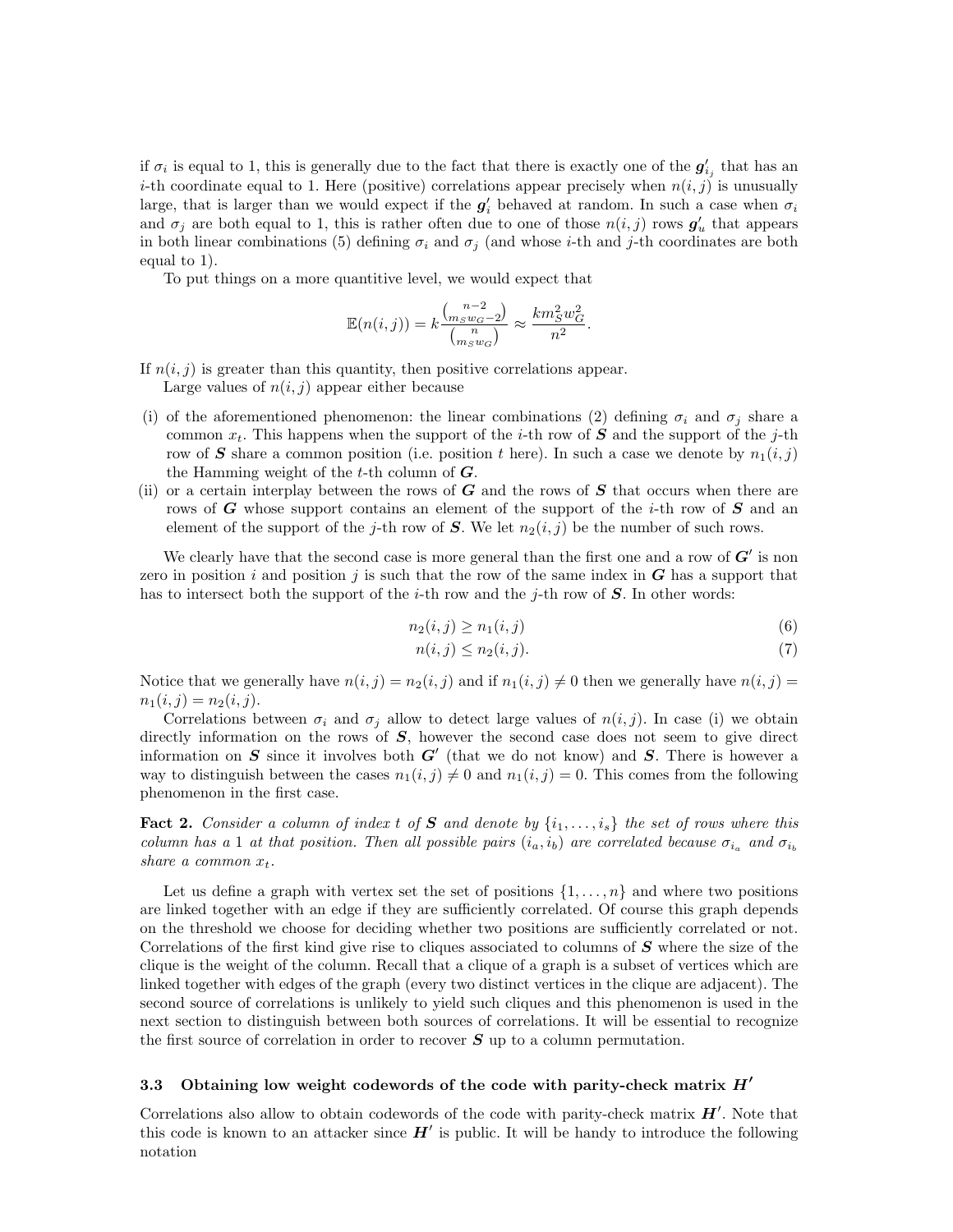# **Definition 1** (public code  $\mathscr{C}_{\text{pub}}$ ). The code with parity-check matrix  $H'$  is denoted by  $\mathscr{C}_{\text{pub}}$ .

We can also observe that the matrix  $G' = GS^T$  is a generator matrix of this code. It can be used to "perturb" signatures (by changing their Hamming weight), without changing the syndrome  $H'\sigma^T$  of the signature. It is actually used exactly in this way in the signature scheme. Note that this is also an LDGM code since  $G'$  has rows of weight  $\leq m_Sw_G$ . Such rows allow to add small perturbations to the signature and they are used later on in our attack.

Some of these rows can be recovered in the following fashion. Assume that we have obtained a set of valid signatures S and that i and j are two positions that are correlated. Consider in this case the following subset of  $\mathcal{S}$ :

$$
\Sigma(i,j) \stackrel{\text{def}}{=} \{ \text{signatures } \sigma \in \mathcal{S} : \sigma_i = \sigma_j = 1 \}. \tag{8}
$$

When  $\sigma_i$  and  $\sigma_j$  are significantly correlated it turns out that a non negligible fraction of elements of  $\Sigma(i, j)$  are of the form  $\sum_{s=1}^{mG} g'_{i_s} + \boldsymbol{e} S^t$  where exactly one of those  $g'_{i_s}$  has a "1" in the *i*-th position and the j-th position. This means that such a  $g'_{i_s}$  is precisely one of the  $n(i, j)$  rows of  $G'$  that have a 1 in the *i*-th and the *j*-th positions.

Such a phenomenon implies that if we consider the intersection of the supports of the pairs of elements  $\sigma^s$  and  $\sigma^t$  of  $\Sigma(i, j)$ , a fraction of order  $\frac{1}{n(i,j)}$  of these intersections has an unusually large size which is precisely due to the pairs  $(\sigma^s, \sigma^t)$  that correspond to a pair of linear combinations  $\left(\sum_{a=1}^{m_G} g'_{i_a} + e^s S^t, \sum_{b=1}^{m_G} g'_{i_b} + e^t S^t\right)$  that share a common  $g'_u$  that belongs to one of the  $n(i,j)$ rows of  $\vec{G}'$  that have a 1 in position i and j.

This phenomenon clearly points to an algorithm arranging signatures of  $\Sigma(i, j)$  in  $n(i, j)$  groups such that all the elements in a group have an unusual large intersection with each other. Each group corresponds here to one of the rows  $g'_{l}$  of  $G'$  that has a "1" in position i and j and the signatures in this group have an unusual large intersection precisely because they share this common  $g'_{l}$  in the linear combination (5) which defines them.

Roughly speaking, the idea of considering this set  $\Sigma(i, j)$  is that it acts as a filter that gives signatures for which an unusual number of them has a large intersection, and this because a non negligible fraction of them uses one of the rows  $g'_{l}$  of  $G'$  that has a "1" in position i and j in the linear combination (5) that defines them.

To filter inside the set  $\Sigma(i, j)$  the signatures that are of this form, it suffices to compute for each signature  $\sigma$  in this set the number  $N(\sigma)$  of signatures in  $\Sigma(i, j)$  different from  $\sigma$  that have an unusually large intersection with  $\sigma$  and to keep only those signatures for which  $N(\sigma)$  is large. Setting up the threshold for deciding that two signatures have a large intersection is easily achieved by plotting the histogram of those intersections as shown by Figure 1. Choosing the signatures  $\sigma$  of  $\Sigma(i, j)$  for which  $N(\sigma)$  is above this threshold yields a set that we denote by  $\Sigma'(i, j)$ . Then we form inside  $\Sigma'(i, j)$  groups consisting of signatures which have all with each other a large intersection. This is done by considering the graph with vertices the elements of  $\Sigma'(i, j)$  and putting an edge between two signatures if their intersection is sufficiently large (say greater than some threshold) and by looking for large cliques in this graph.

Once we have such groups we can recover from them some of the rows of  $G'$ . Indeed, for each of those groups we can recover the common element  $g'_{u}$  in the linear combination (5) corresponding to these signatures. The support of  $g'_{u}$  is easily obtained by counting for each position i the number  $N_i$  of signatures of the group that have a 1 in this position. The support of  $g'_u$  corresponds to the positions  $i$  for which  $N_i$  is unusually large.

## 4 Recovering S up to a column permutation

Computing the correlations between bits of the signature reveals pairs  $(i, j)$  of rows of S that have a "1" at the same position. Consider a function  $\Theta$  whose purpose is to give the threshold for deciding whether a pair of position  $(i, j)$  is sufficiently correlated or not. It takes five inputs : x a real number that gives the computed correlation of the pair and four nonnegative integers that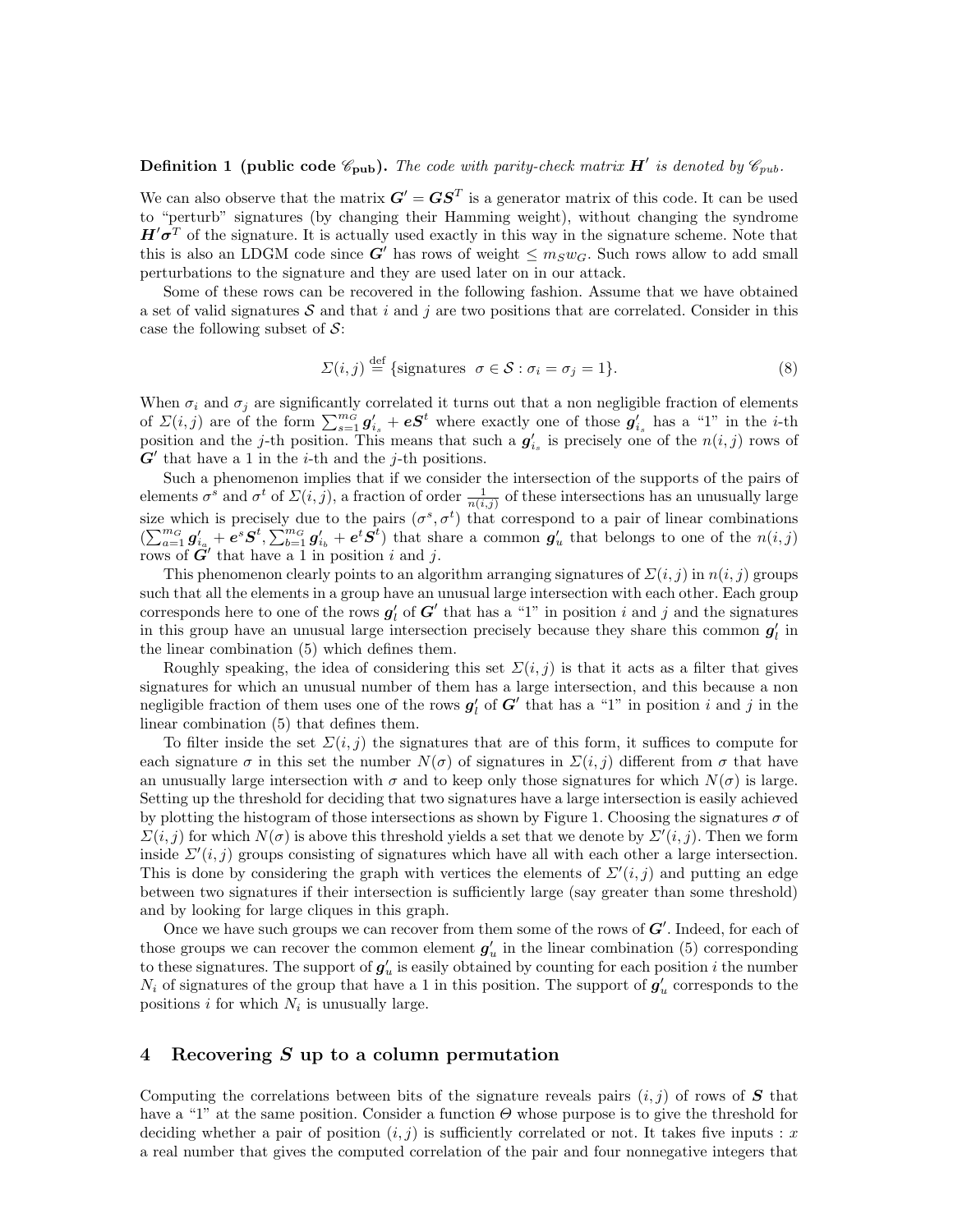**Fig. 1.** Distribution of the weights of the intersections of every pair of signatures in  $\Sigma(i, j)$ . Here the threshold is set at a weight of about 250.



represent  $l_i, r_i, l_j$  and  $r_j$  respectively:

$$
\Theta : \mathbb{R} \times \mathbb{N} \times \mathbb{N} \times \mathbb{N} \times \mathbb{N} \to \{0, 1\}
$$
  

$$
(x, l_i, r_i, l_j, r_j) \mapsto \Theta(x, l_i, r_i, l_j, r_j)
$$

In practice, it has been enough to suggest a relevant function for the "degree"  $l_i + r_i$  of a position *i*, that is we chose a function  $\Theta(x, l_i, r_i, l_j, r_j)$  depending only on  $x, l_i + r_i$  and  $l_j + r_j$ . We associate to such a threshold function  $\Theta$  a graph  $\mathcal{G}_{\Theta}$  defined as follows

**Definition 2 (Threshold graph).** The threshold graph  $\mathcal{G}_{\Theta}$  associated to the threshold function is the graph with

- vertex set the set of signature positions,

- there is an edge between i and j if and only if  $\Theta$ (empCov $(\sigma_i, \sigma_j)$ ,  $l_i, r_i, l_j, r_j) = 1$ , where  $empCov(\sigma_i, \sigma_j)$  denotes the empirical covariance between  $\sigma_i$  and  $\sigma_j$  that is computed from the available set of signatures.

Let  $\mathcal{G}_{\text{sec}}$  be the graph with the same set of vertices and there is an edge between i and j if and only if the *i*-th row and *j*-th row of S have a "1" in common. Our aim is to recover  $\mathcal{G}_{\text{sec}}$  by using  $\mathcal{G}_{\Theta}$ . Note that cliques in  $\mathcal{G}_{\text{sec}}$  (that is subset of vertices of  $\mathcal{G}_{\text{sec}}$  that are all linked together by edges of  $\mathcal{G}_{\text{sec}}$  correspond to columns of S, the clique correspond to all the rows of S where this column has a "1" entry. Recovering  $S$  up to a column permutation amounts to recover the cliques of  $\mathcal{G}_{\text{sec}}$ .

This is easily achieved by considering two different threshold functions  $\Theta_1$  and  $\Theta_2$ . The first one is chosen in a conservative manner. More precisely, we choose  $\Theta_1$  such that whenever  $\Theta_1(\text{empCov}(\sigma_i, \sigma_j), l_i, r_i, l_j, r_j) = 1$  there is an edge between i and j in  $\mathcal{G}_{\text{sec}}$  (i.e. this threshold is chosen in such a way, that if we declare that there is a correlation between  $i$  and  $j$  it always corresponds to two rows of  $S$  that have a "1" in common). To put it differently,  $\mathcal{G}_{\Theta_1}$  is a subgraph of  $\mathcal{G}_{\text{sec}}$ . The second threshold is chosen in a much less conservative way so that we never miss an edge of  $\mathcal{G}_{\text{sec}}$ , i.e. when there is an edge between i and j in  $\mathcal{G}_{\text{sec}}$ , then  $\Theta_2(\text{empCov}(\sigma_i, \sigma_j), l_i, r_i, l_j, r_j) = 1$ . In other words,  $\mathcal{G}_{\text{sec}}$  is a subgraph of  $\mathcal{G}_{\Theta_2}$  this time. In our experiments, we have always been able to choose  $\Theta_1$  and  $\Theta_2$  in this way.

Cliques of  $\mathcal{G}_{\text{sec}}$  are found by adding edges to  $\mathcal{G}_{\Theta_1}$  and finding cliques in the "augmented" graph by closing triangles in  $\mathcal{G}_{\Theta_1}$  whenever there was such a triangle in  $\mathcal{G}_{\Theta_2}$ . More precisely, we add an edge between i and k in  $\mathcal{G}_{\Theta_1}$  when there was a j for which there are edges between i and j and between j and k in  $\mathcal{G}_{\Theta_1}$  and  $\{i, j, k\}$  forms a triangle in  $\mathcal{G}_{\Theta_2}$  meaning that there are edges between i and j, between i and k and between j and k in  $\mathcal{G}_{\Theta_2}$ . We have been able to recover all cliques in  $\mathcal{G}_{\text{sec}}$  by this simple algorithm in all cases when the columns of S were of weight at least 3, meaning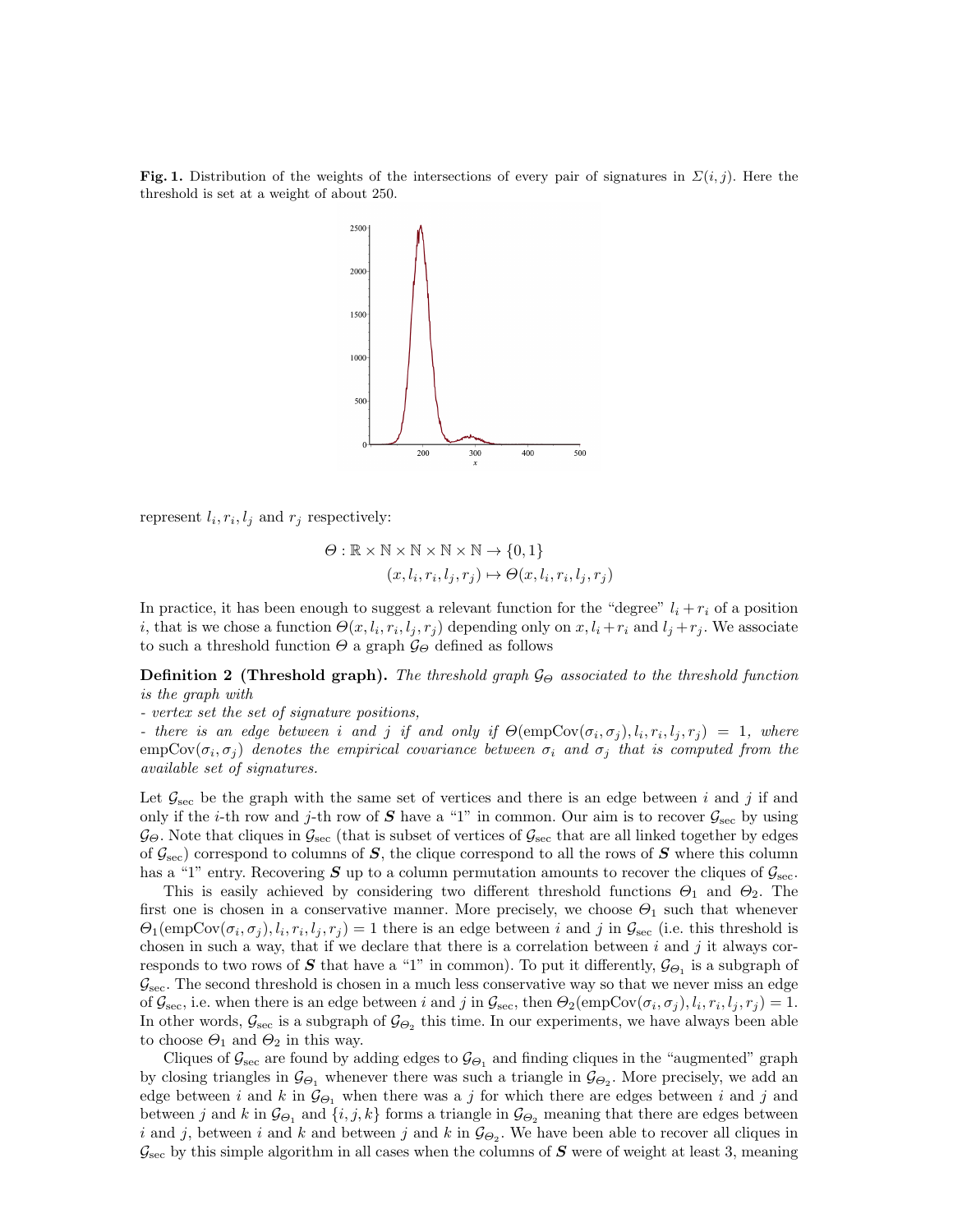that all vertices of  $\mathcal{G}_{\text{sec}}$  are involved in at least one clique which contains a triangle. We ended up here with a matrix  $S_p$  that is equal to  $S$  up to a column permutation.

$$
\boldsymbol{S}_p = \boldsymbol{S}\boldsymbol{\varPi}
$$

where  $\Pi$  is a permutation matrix for which we can assume that it is formed by circulant blocks of size p (by reordering  $S_p$  in such a way that it is formed only by circulant blocks of size p).

## 5 Recovering Q up to a column permutation

The previous attack lead to find  $S$  up to a column permutation. This will lead us to recover  $Q$  up to a permutation too. We will need for this the following proposition.

**Proposition 3.** Let  $M_{r_0 \times r_0}$  be the ring of  $r_0p \times r_0p$  matrices formed by circulant blocks of size  $p\times p$  and let  $A_{r_0\times r_0}$  be the subset of matrices of  $M_{r_0\times r_0}$  which are formed only by 0 blocks  $\bm{\theta}_{p\times p}$ or by all-ones blocks  $\mathbf{1}_{p\times p}$ .  $A_{r_0\times r_0}$  is a subring of  $M_{r_0\times r_0}$  which is stable by multiplication

$$
A_{r_0 \times r_0} M_{r_0 \times r_0} = M_{r_0 \times r_0} A_{r_0 \times r_0} = A_{r_0 \times r_0}.
$$

The inverse of **Q** is of the form  $T^{-1} + A$  where **A** belongs to  $A_{r_0 \times r_0}$ .

The proof of this proposition is given in the appendix. Recall now that we have a matrix  $S_n$ which up to a column permutation is equal to  $S$ , that is

$$
S_p = S\Pi \tag{9}
$$

Recall now the following relation between the public parity-check matrix  $H'$  and the secret one  $H$ :

$$
\boldsymbol{H}' = \boldsymbol{Q}^{-1} \boldsymbol{H} \boldsymbol{S}^{-1}.
$$

We also have  $H = (P | I)$ . By putting all these equations together and by multiplying  $H'$  on the right by  $S_p$  we obtain

$$
\begin{aligned} H'S_p &= Q^{-1}H S^{-1}S_p \\ &= Q^{-1}\left(P \:|\: I\right)S^{-1} S \Pi \\ &= Q^{-1}\left(P \:|\: I\right) \Pi \\ &= \left(Q^{-1}P \:|\: Q^{-1}\right) \Pi \end{aligned}
$$

By using Proposition 3, we obtain

$$
H'S_p = ((T^{-1} + A)P | (T^{-1} + A)) \Pi
$$
\n(10)

for some  $A$  that belongs to  $A_{r_0\times r_0}$ . We claim that we can find in  $H'S'_p$  the columns that correspond to  $T^{-1} + A$ . Indeed in the matrix A the columns that belong to the same circulant block of size p are equal. Adding  $T^{-1}$  which is a permutation matrix just changes one entry per column. In other words columns belonging to the same circulant block of  $T^{-1} + A$  are all at Hamming distance 2 from each other. Such groups of columns can easily be detected and we can find a permutation matrix  $\boldsymbol{\Pi}'$  in  $M_{n_0 \times n_0}$  such that

$$
H'S_p \Pi' = (Q^{-1} P \Pi_l \mid Q^{-1} \Pi_r)
$$
\n(11)

for some permutation matrices  $\bm{\Pi}_l$  and  $\bm{\Pi}_r$  in  $M_{k_0\times k_0}$  and  $M_{r_0\times r_0}$  respectively. Then we set

$$
\begin{aligned} \boldsymbol{S}_p' &= \boldsymbol{S}_p \boldsymbol{\varPi}' \\ \boldsymbol{Q}_p &= (\boldsymbol{Q}^{-1} \boldsymbol{\varPi}_r)^{-1} = \boldsymbol{\varPi}_r^{-1} \boldsymbol{Q} \end{aligned}
$$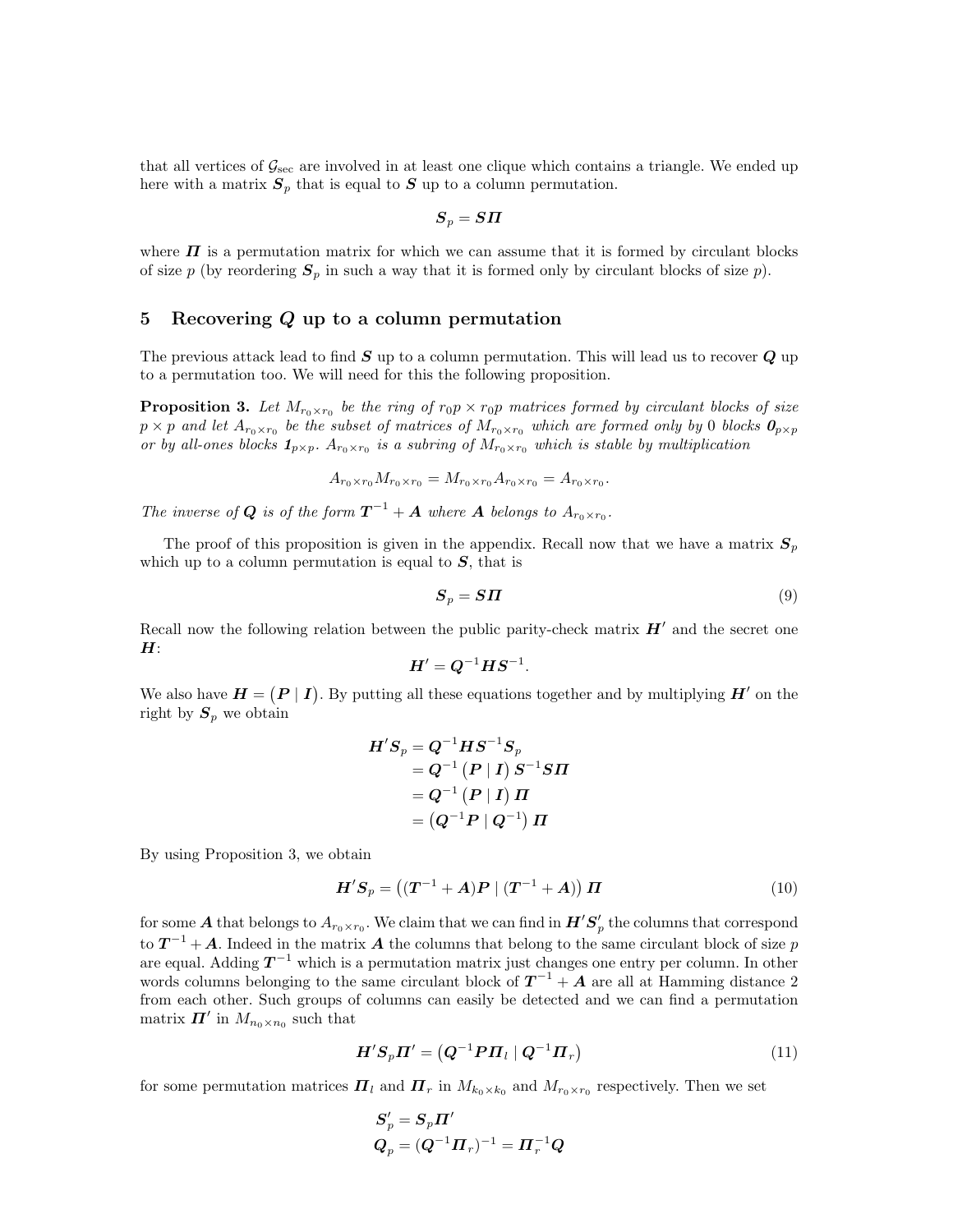## 6 Forging new signatures

We are ready now to put all the pieces together. Forging is performed by using the pair of matrices  $(Q_p, S'_p)$  instead of the pair  $(Q, S)$ . To sign a message  $m$  we proceed as follows

- 1. The forger computes  $s = \mathcal{F}(\mathcal{H}(m))$  which is an element of  $\{0,1\}^{n-k}$  of weight w. He checks whether  $\boldsymbol{b} \boldsymbol{s}^T = 0$ . If this is the case he goes to the next step. If not, he appends a counter l to  $\mathcal{H}(m)$  to obtain  $\mathcal{H}(m)||l$  and computes F applied to  $\mathcal{H}(m)||l$  until getting a syndrome s of weight w that satisfies  $\boldsymbol{b} \boldsymbol{s}^T = 0$
- 2. He computes  $s'^T = \mathbf{Q}_p s^T$ . This syndrome has weight  $\leq m_T w$
- 3. The forger sets  $e = 00 \cdots 0$  $\overline{\phantom{a}}_k$  $||s'$
- 4. The forged signature is then computed as  $\sigma = eS_p'$ T .

It can be verified that  $\sigma$  is a valid signature since (i)  $\mathbf{H}'\boldsymbol{\sigma}^T = \mathbf{s}^T$ , because

$$
H'\sigma^T = H'S_p' e^T
$$
  
=  $H'S_p \Pi' e^T$   
=  $(Q^{-1} P \Pi_l | Q^{-1} \Pi_r) (0_k s')^T$  (follows from (11))  
=  $(Q^{-1} P \Pi_l | Q_p^{-1}) (0_k s')^T$   
=  $s^T$ 

(ii) It is readily verified that the signature  $\sigma$  has Hamming weight at most  $m_T m_S w$  which is smaller than  $(m_T w + w_c) m_S$ .

It could be argued that this weight is significantly smaller than the weight of a genuine signature which should be typically slightly less than  $(m_T w + w_c) m_S$  and that this could be detected. This attack can be improved in order to achieve the "right" weight of  $(m_T w + w_c) m_S$  as follows. During the recovery process of  $S$  we have found rows of  $G'$ . These rows have weight of about  $w_G m_S$ . Since such rows are in the public code  $\mathscr{C}_{\text{pub}}$  which has parity-check matrix  $H'$  we can add  $m_G$  of them to  $\sigma$  without changing the syndrome  $H'\sigma^T$ . However this adds a Hamming weight of about  $m_Gw_Gm_S = w_c m_S$  to the signature which is precisely the weight we want to achieve.

# 7 Experimental Results

Running the whole attack was performed on the parameters suggested for 80 bits of security of [BBC<sup>+</sup>13] namely

| n      |                                   |  |  | $p  w   w_q   w_c   z   m_T   m_s  $ |  |
|--------|-----------------------------------|--|--|--------------------------------------|--|
|        | 9800 4900 50 18  20  160 2  -     |  |  |                                      |  |
| 1 ماطد | Paramotors for 80 hits of socurit |  |  |                                      |  |

Table 1. Parameters for 80 bits of security.

We used  $100,000$  signatures to perform the attack which was implemented in Sage and took about one hour on a 6-core Intel<sup>®</sup> Xeon<sup>®</sup> running at 3.20 GHz. It was performed on matrices S which were either regular (constant column and row weight equal to  $w_S$ ) or irregular.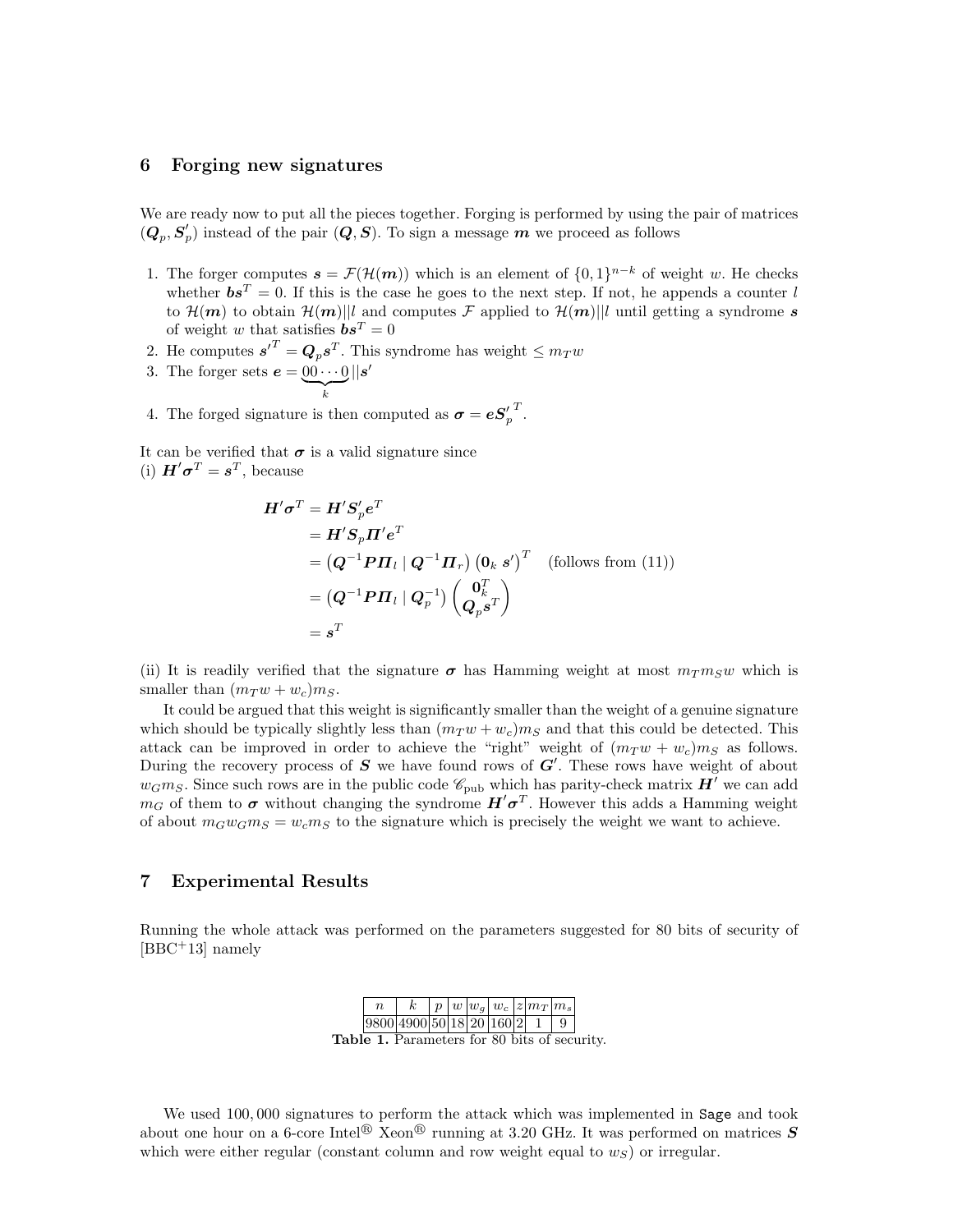# 8 Conclusion

We have demonstrated here that correlations between some of the bits of the signature that can be observed in the signature scheme proposed in  $[BBC+13]$  can be used to recover enough of the secret information to be able to forge new signatures. Our attack was performed on the parameters devised for 80 bits of security, used 100, 000 signatures for this task and took about one hour. The real reason why this attack was possible comes from these correlations and has not to be attributed to other features of the parameters proposed in  $[BBC+13]$  (for instance T was chosen as a permutation matrix, the way  $S$  is chosen is not completely specified in [BBC<sup>+</sup>13] –we chose it to be either regular or irregular). Arguably, there is one place where our attack used a particular feature of the matrix  $S$ , namely that its columns were at least of weight  $3$  –see Fact  $2$ where cliques in the threshold graph were used to detect correlations of type (i) (see Subsection 3.2). When  $S$  has columns of weight 1 or 2, the strategy outlined in Section 4 does not work anymore and this might require more elaborate strategies to break the scheme in such a case. It is unlikely that such a modification is able to avoid attacks using these correlations. For all these reasons, it seems to us that the scheme proposed in [BBC+13] could only be used in one-time (or few-times) signature schemes.

# Acknowledgment

This work was supported by the Commission of the European Communities through the Horizon 2020 program under project number 645622 PQCRYPTO. The authors would also like to thank the anonymous reviewers for their valuable comments and suggestions which were very helpful for improving the quality of the paper.

# References

- [BBC<sup>+</sup>13] Marco Baldi, Marco Bianchi, Franco Chiaraluce, Joachim Rosenthal, and Davide Schipani. Using LDGM codes and sparse syndromes to achieve digital signatures. In Post-Quantum Cryptography 2013, volume 7932 of Lecture Notes in Comput. Sci., pages 1–15. Springer, 2013.
- [BMS11] Paulo S.L.M Barreto, Rafael Misoczki, and Marcos A. Jr. Simplicio. One-time signature scheme from syndrome decoding over generic error-correcting codes. Journal of Systems and Software, 84(2):198–204, 2011.
- [CFS01] Nicolas Courtois, Matthieu Finiasz, and Nicolas Sendrier. How to achieve a McEliece-based digital signature scheme. In Advances in Cryptology - ASIACRYPT 2001, volume 2248 of Lecture Notes in Comput. Sci., pages 157–174, Gold Coast, Australia, 2001. Springer.
- [COV07] Pierre-Louis Cayrel, Ayoub Otmani, and Damien Vergnaud. On Kabatianskii-Krouk-Smeets signatures. In Arithmetic of Finite Fields - WAIFI 2007, volume 4547 of Lecture Notes in Comput. Sci., pages 237–251, Madrid, Spain, June 21–22 2007.
- [FGO<sup>+</sup>11] Jean-Charles Faugère, Valérie Gauthier, Ayoub Otmani, Ludovic Perret, and Jean-Pierre Tillich. A distinguisher for high rate McEliece cryptosystems. In Proc. IEEE Inf. Theory Workshop- ITW 2011, pages 282–286, Paraty, Brasil, October 2011.
- [FGO<sup>+</sup>13] Jean-Charles Faugère, Valérie Gauthier, Ayoub Otmani, Ludovic Perret, and Jean-Pierre Tillich. A distinguisher for high rate McEliece cryptosystems. IEEE Trans. Inform. Theory, 59(10):6830–6844, October 2013.
- [Fin10] Matthieu Finiasz. Parallel-CFS strengthening the CFS McEliece-based signature scheme. In Selected Areas in Cryptography 17th International Workshop, 2010, Waterloo, Ontario, Canada, August 12-13, 2010, revised selected papers, volume 6544 of Lecture Notes in Comput. Sci., pages 159–170. Springer, 2010.
- [GRSZ14] Philippe Gaborit, Olivier Ruatta, Julien Schrek, and Gilles Z´emor. Ranksign: An efficient signature algorithm based on the rank metric. In Post-Quantum Cryptography  $2014$ , volume 8772 of Lecture Notes in Comput. Sci., pages 88–107. Springer, 2014.
- [GSJB14] Danilo Gligoroski, Simona Samardjiska, Håkon Jacobsen, and Sergey Bezzateev. McEliece in the world of Escher. IACR Cryptology ePrint Archive, Report2014/360, 2014. http://eprint.iacr.org/.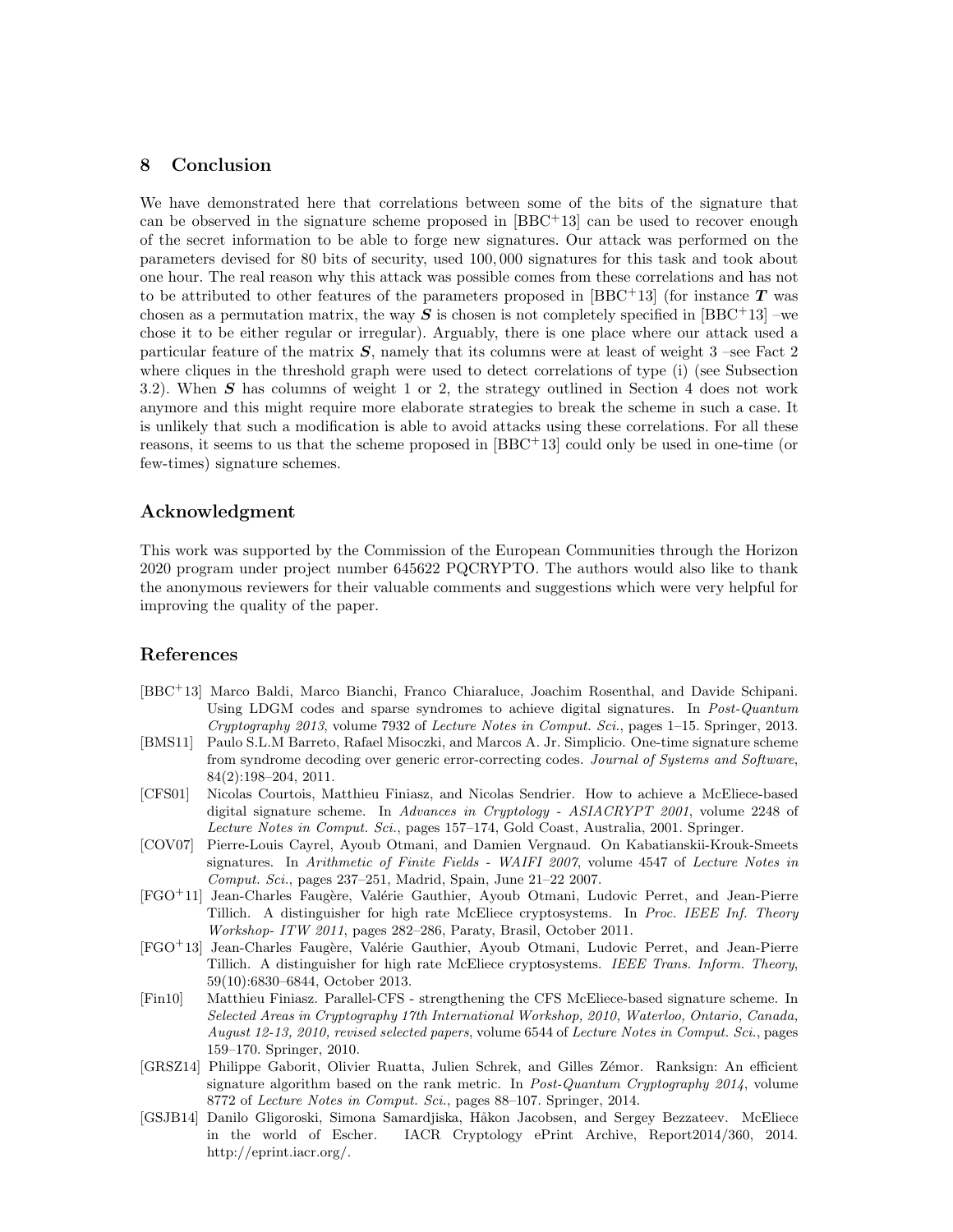- [KKS97] Gregory Kabatianskii, Ernst Krouk, and Ben. J. M. Smeets. A digital signature scheme based on random error-correcting codes. In IMA Int. Conf., volume 1355 of Lecture Notes in Comput. Sci., pages 161–167. Springer, 1997.
- [KKS05] Gregory Kabatianskii, Ernst Krouk, and Ben. J. M. Smeets. Error Correcting Coding and Security for Data Networks: Analysis of the Superchannel Concept. John Wiley & Sons, 2005.
- [LJ12] Carl Löndahl and Thomas Johansson. A new version of McEliece PKC based on convolutional codes. In Information and Communications Security, ICICS, volume 7168 of Lecture Notes in Comput. Sci., pages 461–470. Springer, 2012.
- [LS12] Gregory Landais and Nicolas Sendrier. Implementing CFS. In Progress in Cryptology IN-DOCRYPT 2012, volume 7668 of Lecture Notes in Comput. Sci., pages 474–488. Springer, 2012.
- [LT13] Grégory Landais and Jean-Pierre Tillich. An efficient attack of a McEliece cryptosystem variant based on convolutional codes. In P. Gaborit, editor, Post-Quantum Cryptography'13, volume 7932 of Lecture Notes in Comput. Sci., pages 102–117. Springer, June 2013.
- [Mat93] Mitsuru Matsui. Linear cryptanalysis method for DES cipher. In Advances in Cryptology - EUROCRYPT'93, volume 765 of Lecture Notes in Comput. Sci., pages 386–397, Lofthus, Norway, May 1993. Springer.
- [MS86] Florence J. MacWilliams and Neil J. A. Sloane. The Theory of Error-Correcting Codes. North– Holland, Amsterdam, fifth edition, 1986.
- [Nie86] Harald Niederreiter. Knapsack-type cryptosystems and algebraic coding theory. Problems of Control and Information Theory, 15(2):159–166, 1986.
- [OT11] Ayoub Otmani and Jean-Pierre Tillich. An efficient attack on all concrete KKS proposals. In Post-Quantum Cryptography 2011, volume 7071 of Lecture Notes in Comput. Sci., pages 98–116, 2011.

# A Proof of Proposition 2

Recall this proposition first.

**Proposition.** Let  $X_1, X_2, X_3$  be independent Bernoulli variables such that  $prob(X_i = 1) = p_i$ ,  $\sigma_1 \stackrel{\text{def}}{=} X_1 + X_3$  and  $\sigma_2 \stackrel{\text{def}}{=} X_2 + X_3$ . Then if  $p_3 \notin \{0,1\}$ ,  $p_1, p_2 \neq \frac{1}{2}$ , we have that  $\sigma_1$  and  $\sigma_2$  are correlated with

$$
Cov(\sigma_1, \sigma_2) \stackrel{def}{=} \mathbb{E}(\sigma_1 \sigma_2) - \mathbb{E}(\sigma_1)\mathbb{E}(\sigma_2) = p_3(1-p_3)(1-2p_1)(1-2p_2).
$$

*Proof.* Let us compute the probability that  $\sigma_1$  and  $\sigma_2$  are both equal to 1. We have

$$
\text{prob}(\sigma_1 = 1, \sigma_2 = 1) = \text{prob}(X_3 = 1)\text{prob}(X_1 = 0)\text{prob}(X_2 = 0) + \text{prob}(X_3 = 0)\text{prob}(X_1 = 1)\text{prob}(X_2 = 1) = p_3(1 - p_1)(1 - p_2) + (1 - p_3)p_1p_2
$$

On the other hand by using Proposition 1 we have

$$
prob(\sigma_1 = 1) = p_1 + p_3 - 2p_1p_3
$$
  
\n $prob(\sigma_2 = 1) = p_2 + p_3 - 2p_2p_3$ 

A straighforward computation leads now to

$$
Cov(\sigma_1, \sigma_2) = \text{prob}(\sigma_1 = 1, \sigma_2 = 1) - \text{prob}(\sigma_1 = 1)\text{prob}(\sigma_2 = 1)
$$
  
=  $p_3(1 - p_1)(1 - p_2) + (1 - p_3)p_1p_2 - (p_1 + p_3 - 2p_1p_3)(p_2 + p_3 - 2p_2p_3)$   
=  $p_3[(1 - p_1)(1 - p_2) - p_1p_2 - (1 - 2p_1)p_2 - (1 - 2p_2)p_1 - (1 - 2p_1)(1 - 2p_2)p_3] + p_1p_2 - p_1p_2$   
=  $p_3[1 - p_1 - p_2 + p_1p_2 - p_1p_2 - p_2 + 2p_1p_2 - p_1 + 2p_1p_2 - (1 - 2p_1)(1 - 2p_2)p_3]$   
=  $p_3[1 - 2p_1 - 2p_2 + 4p_1p_2 - (1 - 2p_1)(1 - 2p_2)p_3]$   
=  $p_3[(1 - 2p_1)(1 - 2p_2) - (1 - 2p_1)(1 - 2p_2)p_3]$   
=  $p_3(1 - p_3)(1 - 2p_1)(1 - 2p_2)$